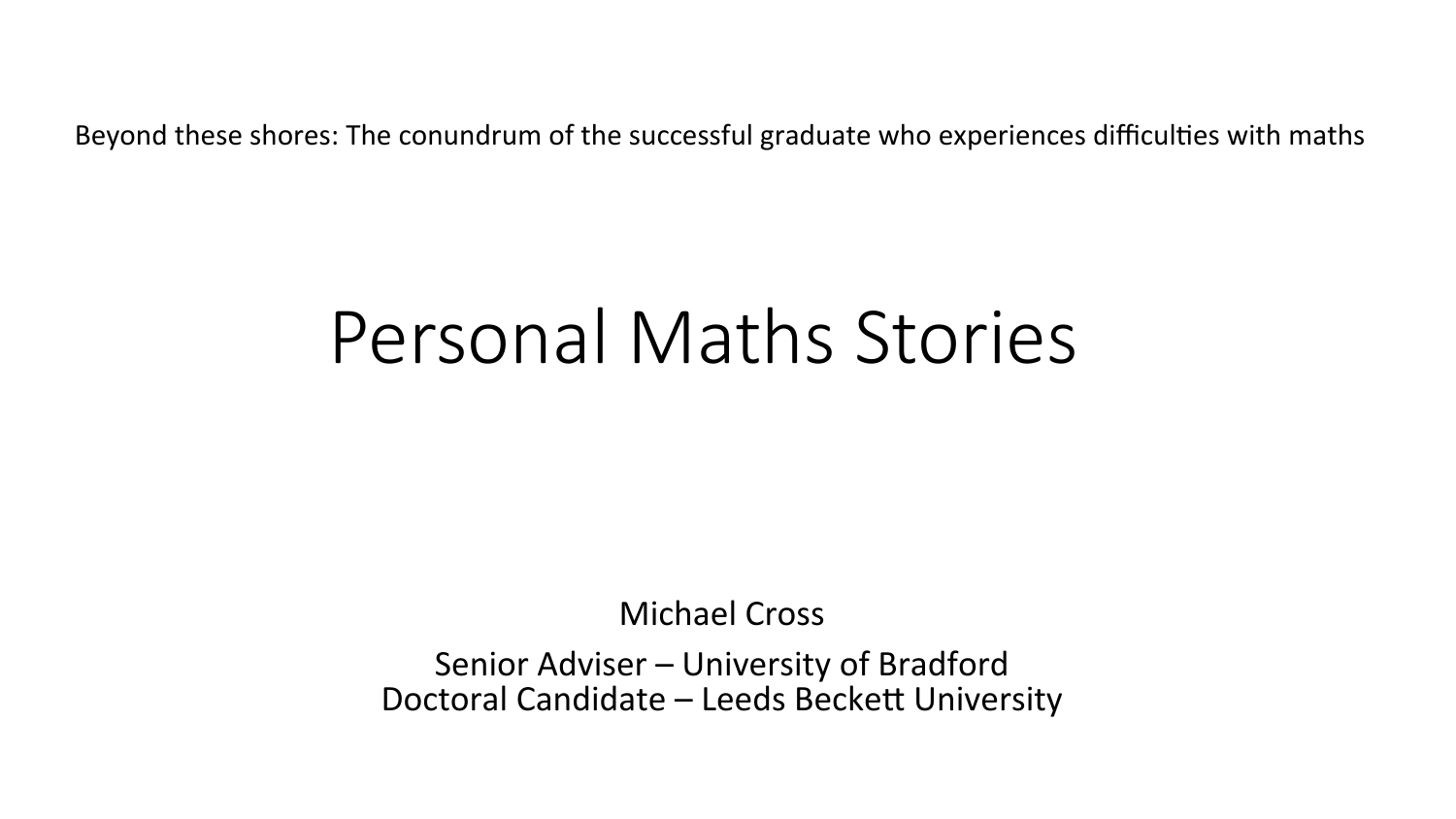# Background information

- Focusing on graduates who work in a field where mathematics skills are a component of their professional accreditation yet they selfidentify as having difficulty with mathematics
- Using personal mathematics education timeline as interview focus (Adriansen, 2012)
- Interview split over two sessions (Hollway and Jefferson, 1997 and Yin, 2009, p. 107)
- Convenient sampling, no shortage of volunteers: Thumpston and Coben (1994) found "a queue of people wanted to talk to us" (p. 32)
- 4 participants interviewed so far, aiming for 10 in total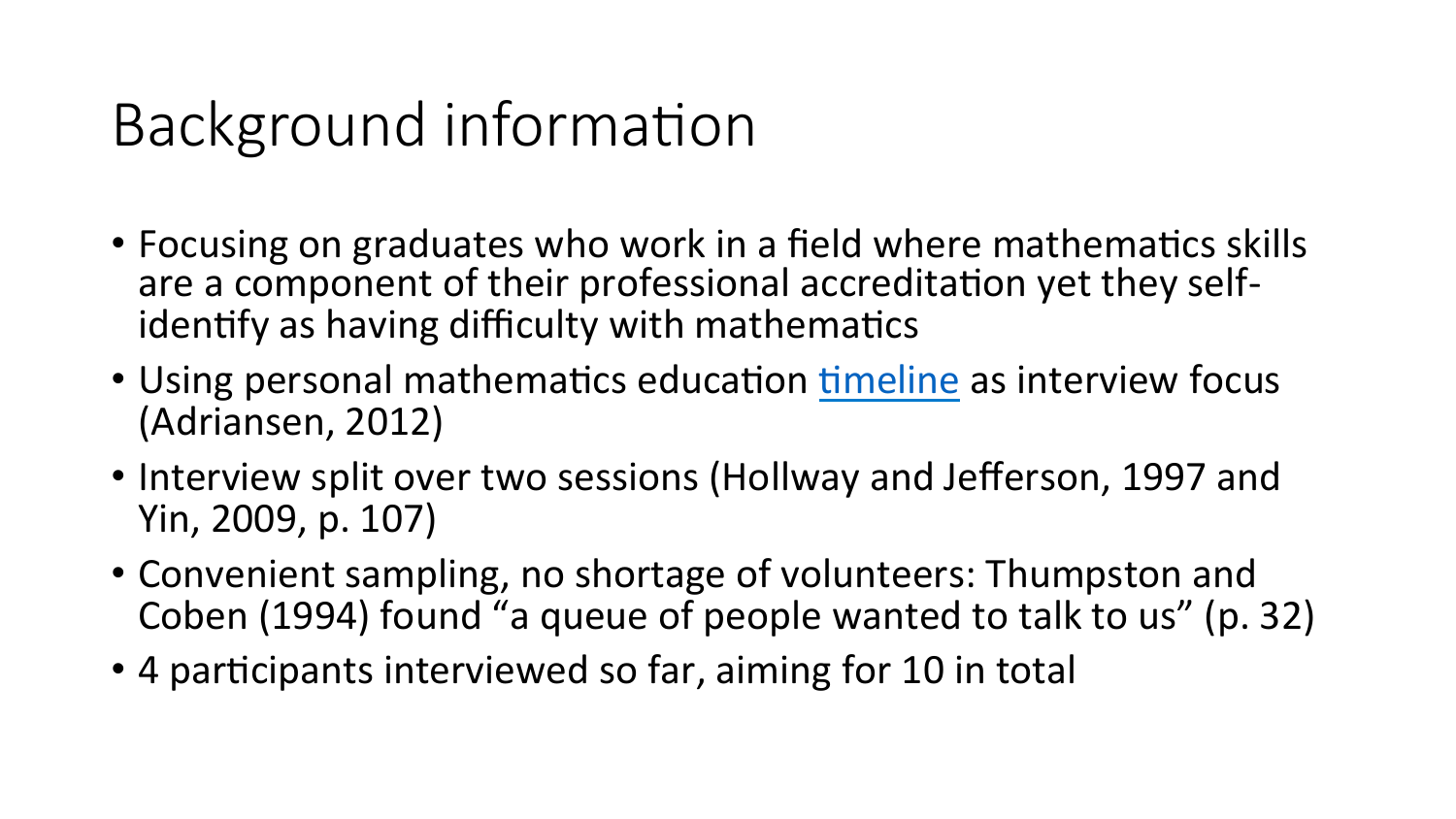## Participants are saying interesting things

"I don't think your maths education prepares you for maths that you need in your life, it's irrelevant. I'm maybe a bit more selftaught ... I don't use anything that I learnt at school"

- "No progress"
- "Invisible"
- "Stuck"
- "Blank"

"I think I took longer to understand things than people around me ... we need smaller class sizes"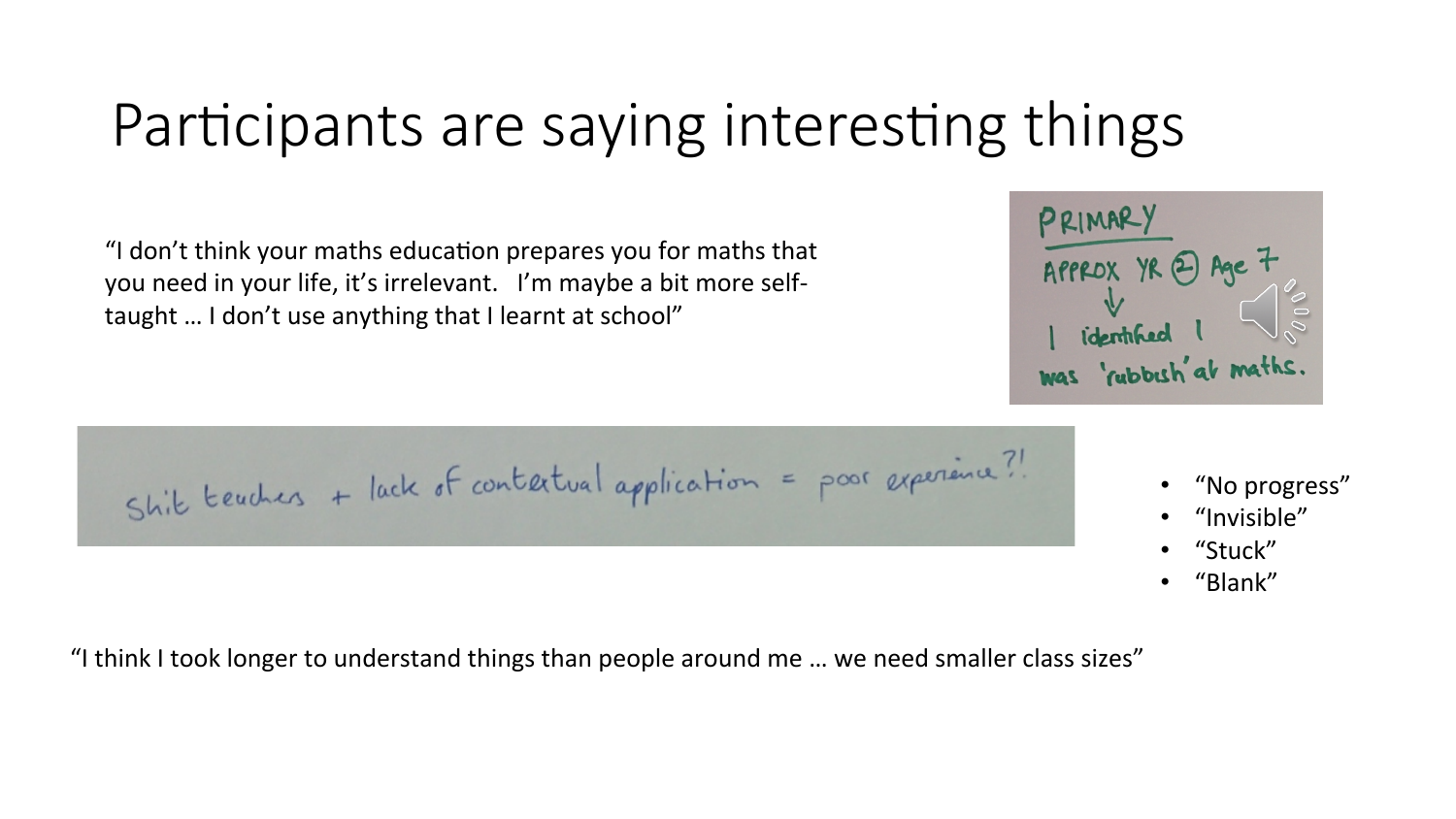## Their stories matter

- Power of the anecdote (the informal case study); a starting point for inquiry. Compelling conundrum: successful and unsuccessful. Special case
- May help to tell their stories to others, including their coping strategies and their suggestions for improvements to education
- Quality of mathematics education has remained unchanged for many years (Ball, 2003) those who have been educated are often far from satisfied and their voices have been rarely heard. They fit the description of possible stakeholders (Bryson 2003, p. 8)
- It follows on from our day jobs! Specifically in HE, the rise of mathematicssupport initiatives has been to address the hidden problem of people who progress through 'the system' but still have difficulties (Hodgen et al., 2014)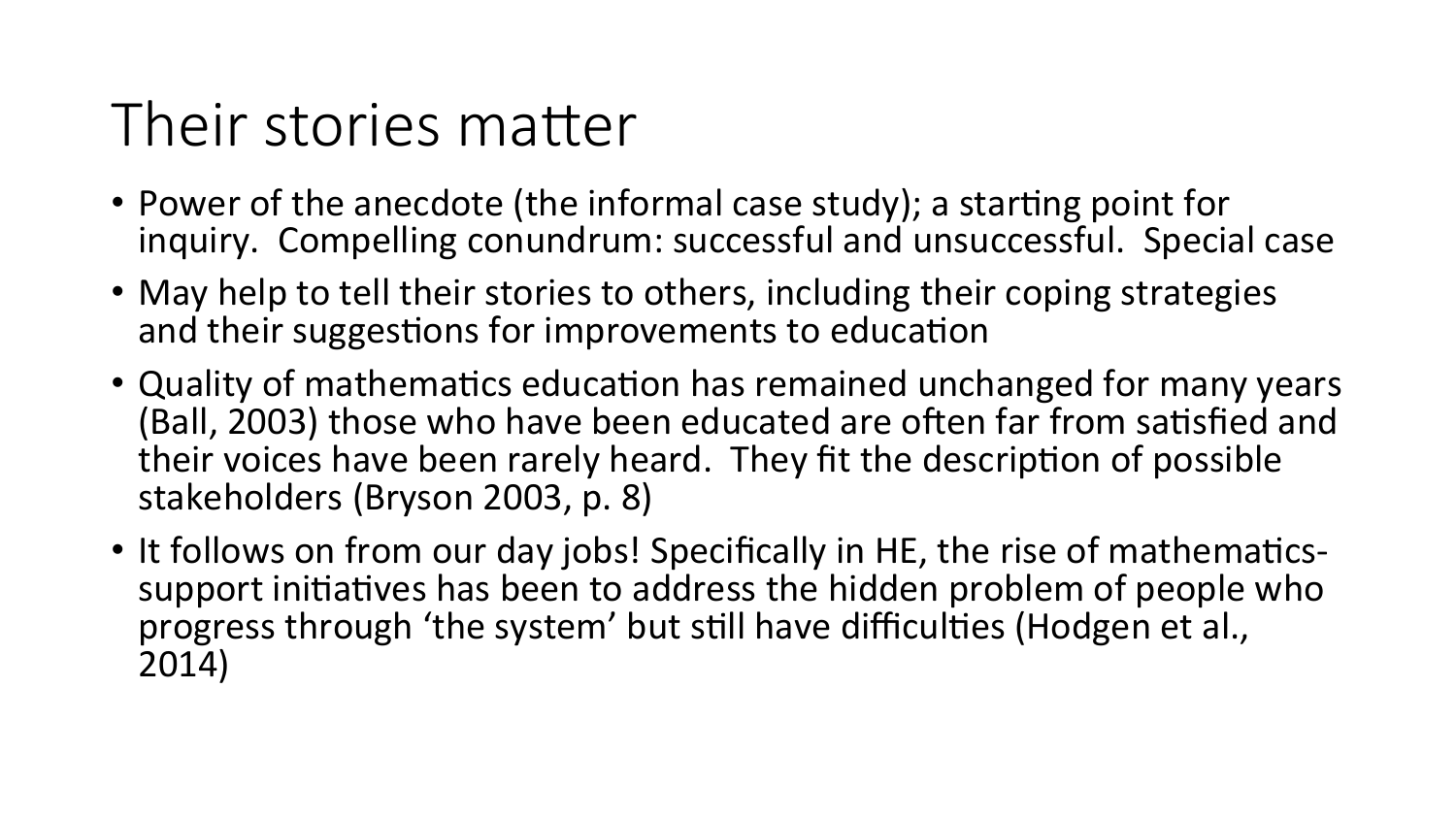### Narrative analysis suits complex scenarios

- Useful for investigative or exploratory case study (Yin, 2009, p. 28)
- mathematics life histories have given insight into the influence of complex social, political and institutional factors at work in education (FitzSimons and Godden, 2002)
- Allows us to respect the individual and take account of their experience and be aware of the environment and influences they are subject to. There is an emotional and social context to learning and to maths skills development (Martino and Zan, 2011,  $p. 472$ )
- Can throw up the unexpected (Hodkinson and Hodkinson, 1999).
- Have been linked with aiding change, or even transformation, in others (National Numeracy, 2013; Forrester, 2012)
- Avoids 'rushing' into use of statistical techniques which can 'inflate' results, particularly in the social sciences (Ioannidis, 2005 and Open Science Collaboration, 2015)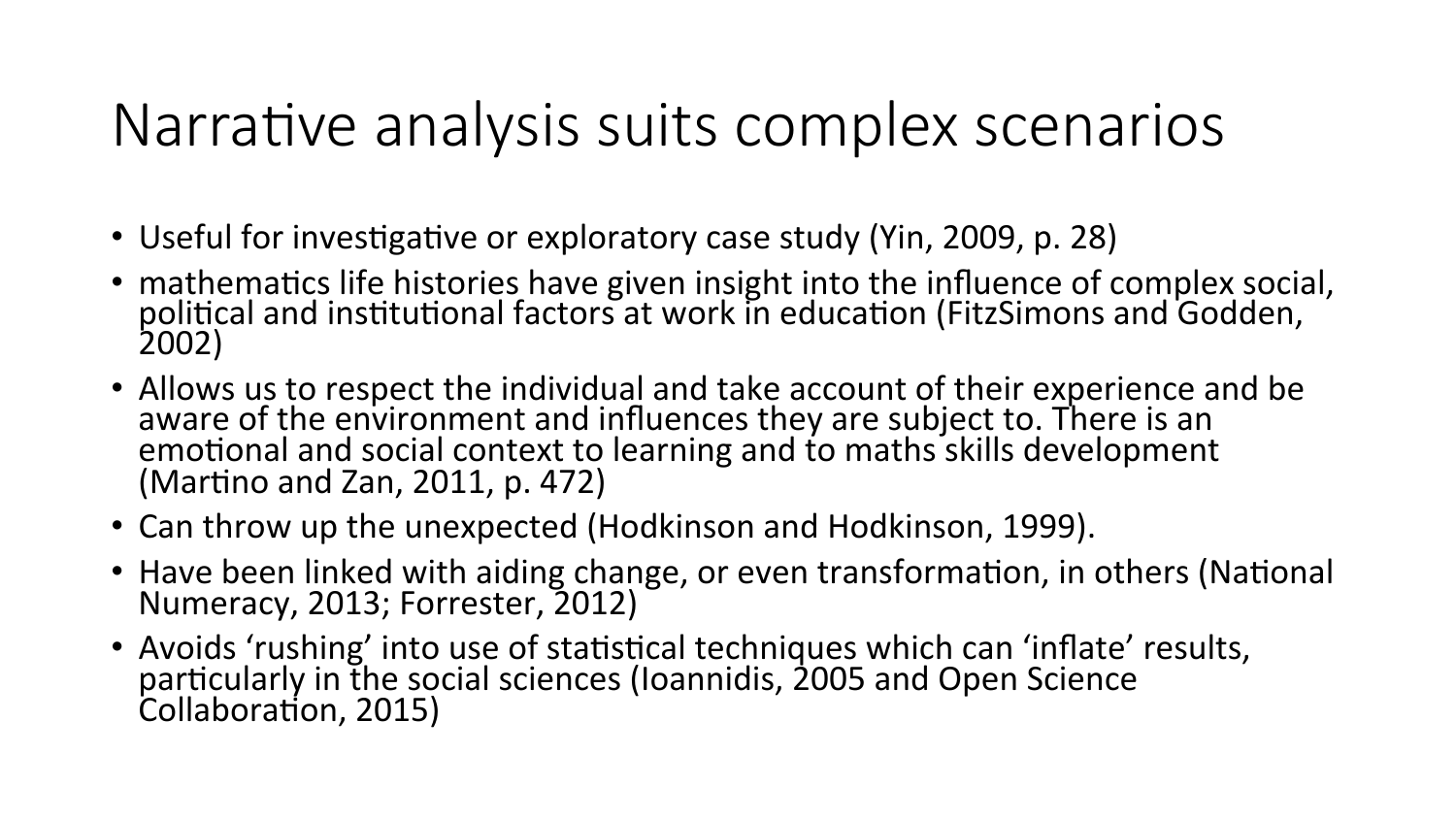## Back to the interesting things being said

- Learning pit  $-$  the emotions of learning need to be articulated
- Don't put **unnecessary** pressure on people who don't cope well with it there is a social context to learning that can be ignored
- Learners need to master the basics or they get stuck and can't move on
- Really address the question of why is this being taught  $-$  what is the value. Give opportunities for demonstrating the application
- When you are in the 'know' with maths it is very easy to talk a language that students don't understand (as educators, be aware of our assumptions)
- Teaching and learning methods that suit one person won't necessarily suit another. We need inclusive learning  $(e.g.$  putting people on the spot vs giving them time to think)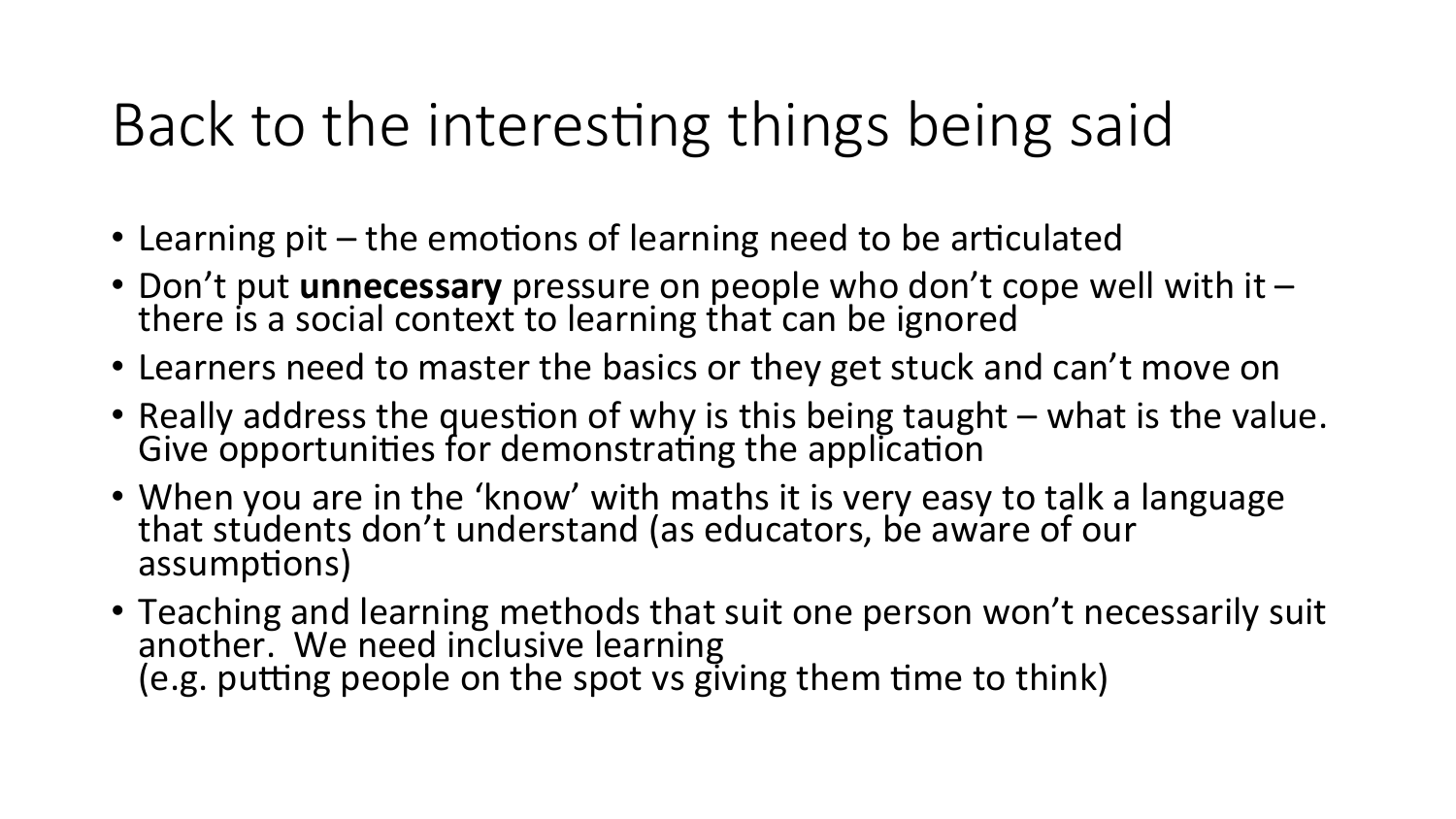### Summary

The key research questions are:

- What is the personal experience of these people with regard to their mathematics educational and work based history?
- Can their experience help others?
- Can we develop our understanding of mathematics education through engagement with this underrepresented group?
- Should voices such as these be acknowledged as stakeholders within the field of mathematics education?

This study will seek to:

- Investigate the utility of these experiences to individuals currently developing their mathematic skills or currently supporting others to develop.
- Tell stories, of and about, their experiences and perspectives.
- Explore why professional graduate voices are not, generally, part of the national debate on mathematics skills.